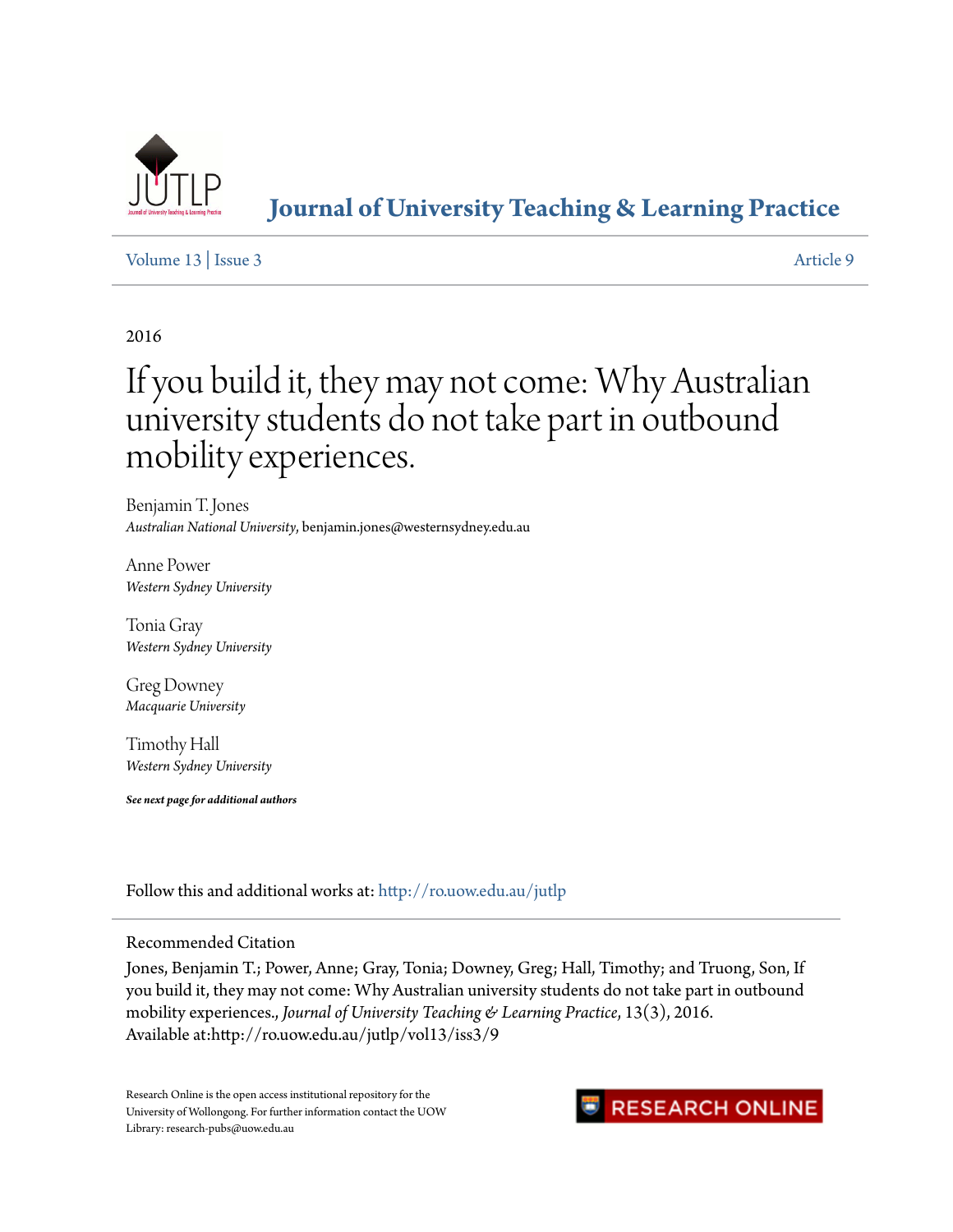If you build it, they may not come: Why Australian university students do not take part in outbound mobility experiences.

### **Abstract**

Universities around the world seek to internationalise students to prepare them for an increasingly globalised world. Outbound mobility experiences (OMEs) are recognised as one of the most effective ways to foster independent thinking, cultural sensitivity, and a sense of 'worldmindedness'. This article takes a case study from an Australian university and explores efforts to increase student participation rates in OMEs. Through a mixed-method study of three student cohorts (n=223), important data was gathered relating to how OMEs are perceived by undergraduate and post-graduate students. The results are filtered through thematic discourse analysis and suggest that the university needs to do more to build awareness, explain the professional and employability benefits, and create a travel culture where students are encouraged to grow their international skills and communication competencies. This research has important implications for universities seeking to increase international student mobility and prioritise a global outlook.

#### **Keywords**

Outbound Mobility, Study Abroad, Short Term Study Trips, Student Experience

#### **Cover Page Footnote**

This research has been conducted by Epitome Abroad funded by the Australian government's Office for Learning and Teaching.

#### **Authors**

Benjamin T. Jones, Anne Power, Tonia Gray, Greg Downey, Timothy Hall, and Son Truong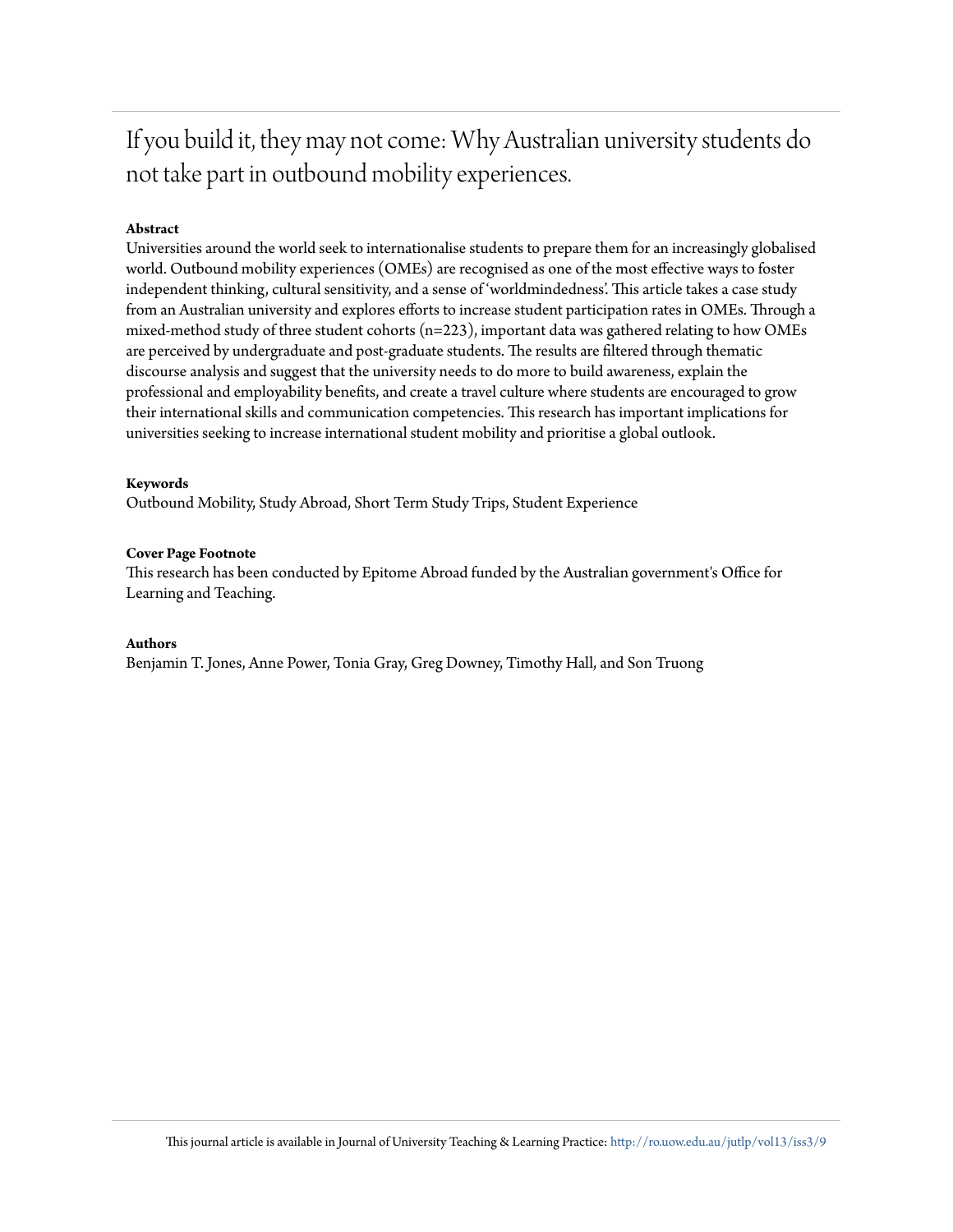## **Introduction**

Responding to the ever-increasing rate of globalisation, universities around the world have made internationalisation a chief strategic goal. Universities Australia (2013), the peak national body for the sector, made global engagement one of four key themes for the future. The process of internationalisation generally involves three planks: prioritising a global outlook in the curriculum, attracting international students and encouraging domestic students to take part in an outbound mobility experience (OME). An OME is a broad term encompassing the whole experience of studying abroad. OMEs include time spent overseas to gain academic credit and the parallel socioemotional and cognitive processes, which can include personal growth and transformation. An OME can be defined as "the total international study experience including the academic program and cultural interaction through an overseas institution/organisation" (Central Queensland University 2015, p.10). The relatively low participation rate of Australian undergraduate students, just 13.1% in 2012, suggests that OMEs are often thought of as extracurricular, optional activities rather than a vital tool for transformation, personal growth and pre-professional training (Olsen 2013, p.14).

Participation in OMEs at Western Sydney University (WSU) is currently below the sector average, and the university has set the ambitious goal of increasing participation to 25% by 2020 (WSU 2015). WSU's *Global Futures* report states that "increasing participation in outbound mobility experiences is vital to…internationalisation" (WSU 2015, p.7). This paper offers insights gathered from surveys and a discussion forum asking WSU students why they do not take part in OMEs. Through thematic discourse analysis, key ideas were identified from the data and three recommendations emerge: the need to build awareness, the need to communicate the professional benefits of OMEs, and the importance of a travel culture in which students learn international skills and communication competencies. This article highlights relevant literature on OMEs, explains the methodology of this study, explores the quantitative and qualitative data findings and discusses three key themes that emerge. The findings are relevant to all universities seeking to increase their global reach and reinforce the internationalisation process.

#### **Literature review**

One of the difficulties when exploring why so few Australian university students take part in an OME is the lack of reliable and comprehensive data. Daly and Barker have noted that "[i]nternational student migration is rarely a focus for research interest" (Daly & Barker 2010, p.335). Nevertheless, they conclude that the success of OMEs largely rests on organisational factors and the university's culture. Taking a case study from Canada, which, like Australia, has a low OME participation rate, Trilokekar and Rasmi (2011) have pointed to a student "intention gap". In other words, students see value in OMEs, and they would like to take part, but they often do not turn intention into reality. The "costs, curriculum restrictions, and real or perceived inadequate supports are other frequently cited barriers to study abroad" (Trilokekar & Rasmi 2011, p. 507).

In an important, cautionary article, Wendy Green and colleagues note that social justice should be a key concern for proponents of internationalisation in the Australian tertiary-education sector. Currently, OME participants are often the most privileged university students. The authors conclude that access to international programs is "far from equitable" (Green et al. 2015, p.514). This is supported by research from the US finding that "for African American students and ethnic minorities, other obstacles, principally financial, stand in the way of a study abroad experience"

1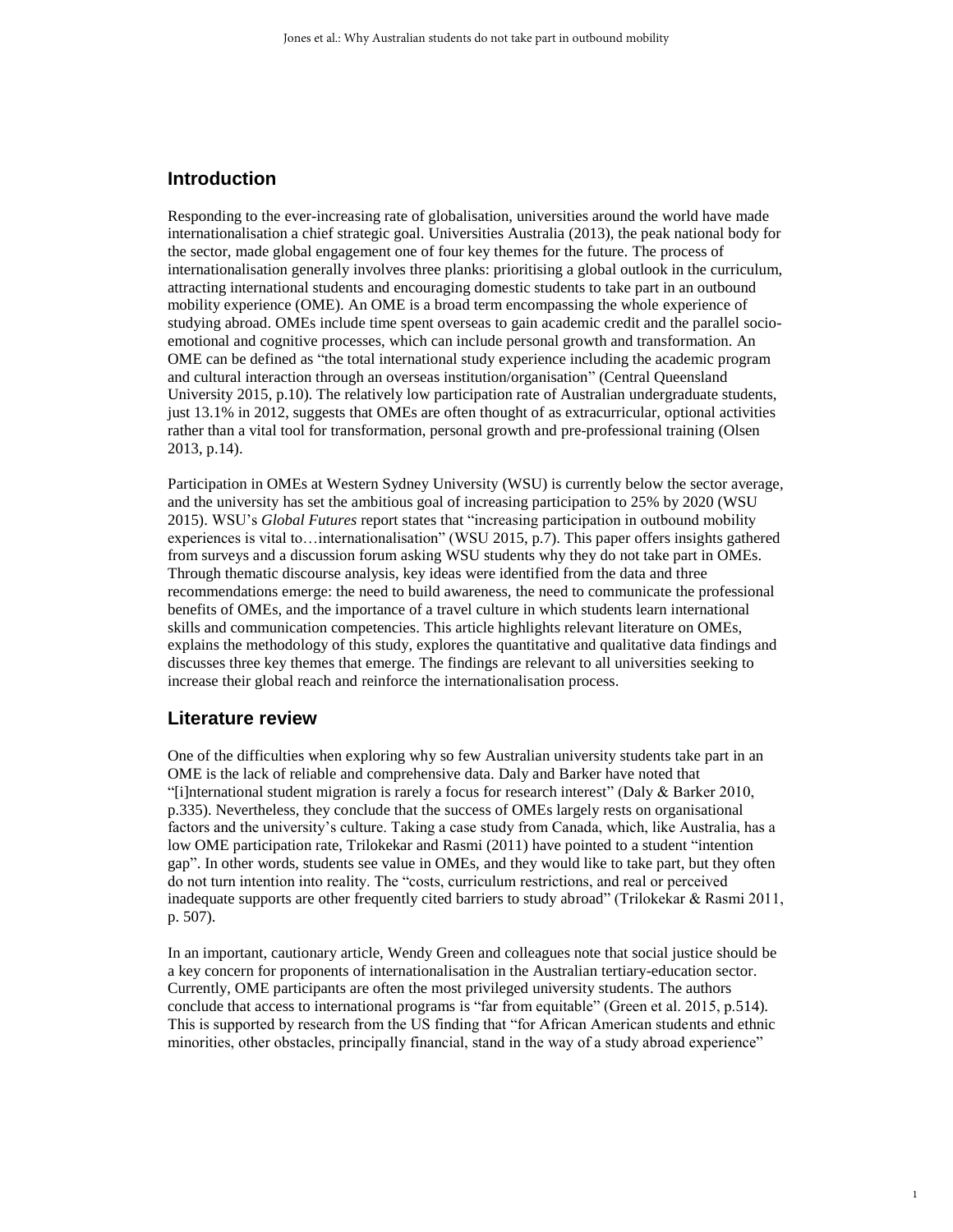(Dessoff 2006, p.23). A 2009 Australian study suggested that cost was the single largest barrier to OME participation (Buisson & Jensen 2009). In this environment, the federal government's signature initiative of New Colombo Plan funding (from 2015) provides a counterbalance to assure that economically privileged students are do not have exclusive access to OME benefits.

Universities frequently highlight the positive outcomes for students from studying abroad (Hall et al., 2016). WSU's Go Global website suggests that students who spend part of their degree in another country are likely to develop cross-cultural skills while gaining a greater sense of independence (WSU 2016). A recent study (European Region Action Scheme for the Mobility of University Students) has also indicated that employers find students who have studied abroad more attractive for their international outlook and transferable skills (Erasmus 2014). This research is supported by a survey from the Institute for the International Education of Students, known as IES Abroad, which indicated that OME participants had a high rate of success in securing wellpaid, career-relevant jobs (Preston 2012). The personal and professional benefits are also noted in much of the academic literature (Downey & Gray 2012; Gothard, Downey & Gray 2012; Kowarski 2010; Xiaoxuan 2004; Lewis & Niesenbaum 2005; Slotkin, Durie & Eisenberg 2012; Paige et al. 2009).

Some academics, however, have suggested that the value of OMEs is exaggerated. Messer and Wolter (2007), for example, have challenged the assumption that OMEs are linked to higher starting salaries. A comparison of Czech and Australian academics found that, while the former had universally positive attitudes towards OMEs, the latter held "widely disparate opinions" (Green & Mertova 2014, p. 681). Regardless, internationalisation remains a high priority for most Australian universities, with increased OME participation seen as a strategic priority for both students and the home institution.

In addition to providing personal benefits for students and corporate benefits for universities, support for Australian students' OMEs also responds to a national imperative. Since the late 1980s, the Australian government has actively tried to "relocate" itself within the Asian region (Capling 2008, p.602). The influential Garnaut Report, *Australia and the Northeast Asian Ascendancy*, highlighted the tremendous economic opportunities of a rising Asia but also the importance of understanding and connecting with Australia's regional neighbours (1989). The Australian government's 2012 *Australia in the Asian Century White Paper* reinforced this longheld agenda, arguing, "As a nation we also need to broaden and deepen our understanding of Asian cultures and languages, to become more Asia literate" (Commonwealth of Australia 2012, p. 2). Canberra academic Scharoun (2015) has noted that short-term OMEs to locations in the Asia-Pacific are part of a government agenda to foster cultural competency. Australian institutions have been slow to recognise the full potential of OMEs as a vehicle of engagement with Asia. Much more can be done, especially in terms of preparing students before departure and helping them learn from the experience afterward. With the New Colombo Plan and the AsiaBound Grants program, opportunities for Australian students to study in Asia have increased, but these experiences need to be guided to maximise their influence at both an individual and national level. Funded by the Australian government's Office for Learning and Teaching, the EPITOME Abroad project is a new initiative designed to equip Australian universities with research and resources to maximise the benefits of their study-abroad programs (2016).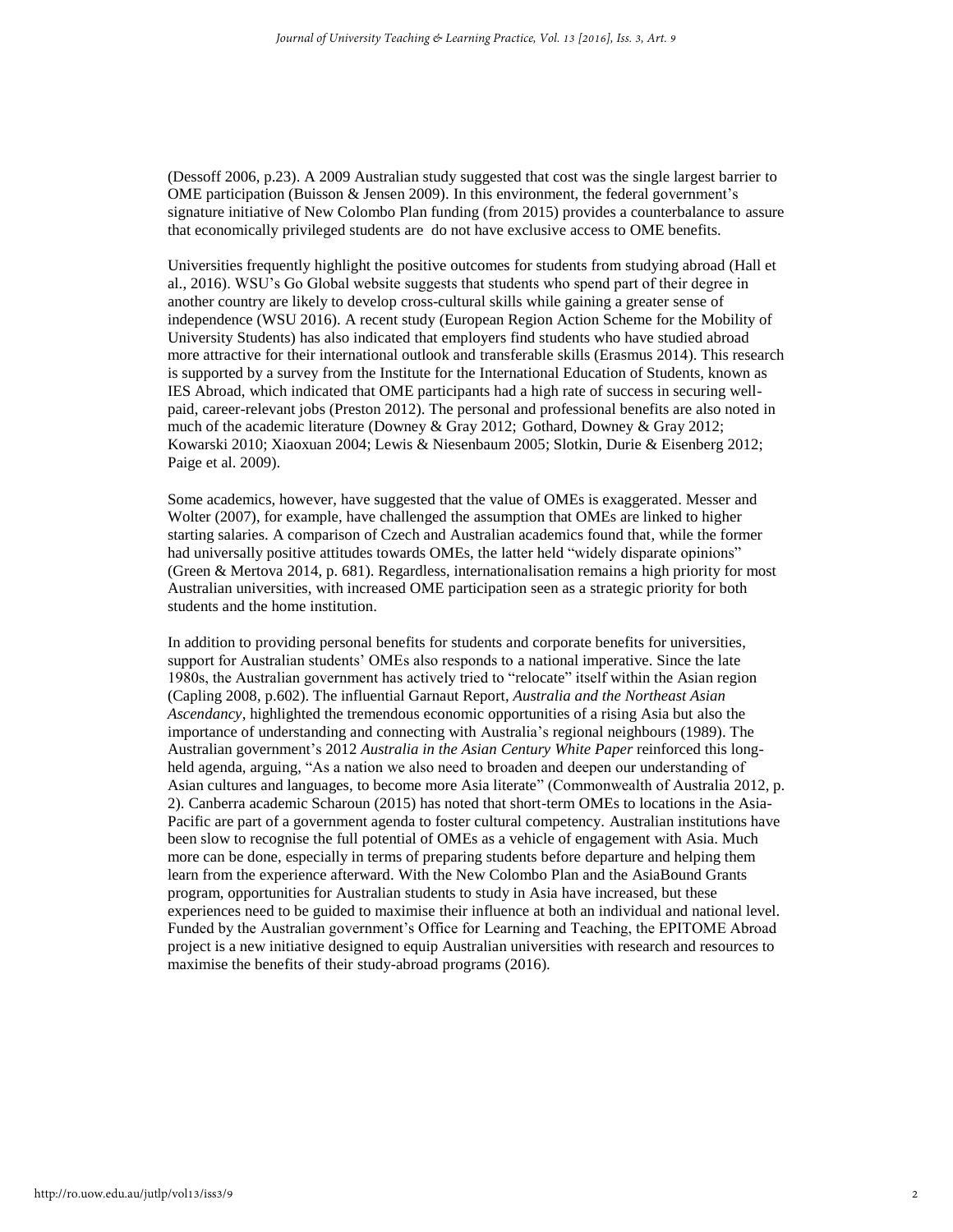## **Methodology**

The research team employed a mixed-methods approach to generate both quantitative and qualitative data. Two cohorts of students, one undergraduate and one postgraduate, were asked to complete surveys designed to elicit attitudes towards OMEs. A third cohort took part in a group discussion forum. This semi-structured discussion was designed to be casual and conversational, with students encouraged to steer the topic to areas of concern. Ethical approval was granted for all aspects of data collection and reporting. Participants were provided with an information sheet on the project, given time to ask questions and asked to sign a consent forms. Only those participants who freely gave consent had their responses to the research interview protocols recorded.

Thematic discourse analysis (Potter & Wetherell 1987; Burman & Parker 1993; Singer & Hunter 1999; Taylor & Ussher 2001) was selected to provide a detailed and nuanced account of emergent themes where broader assumptions and meanings were seen to underpin what the research participants articulated. Any thematic analysis involves "identifying, analysing and reporting patterns within data" (Braun & Clarke 2006, p. 79). The thematic discourse analysis in this study paid particular attention to the language of students when describing barriers to OME participation. Singer and Hunter contend that, "[l]anguage structures the perceived meaning of things" (1999, p. 66). Examining student language in this case study led to the identification of three core themes that characterise some of the most significant roadblocks to OME participation. The recommendations of this article are drawn from these themes.

The first cohort (n=109) in this study was a group of first- and second-year undergraduates. In a survey, they were asked six yes/no questions to gauge their awareness of OMEs on offer and their previous travel experience (Table 1). Then they were given a chance to express in their own words why they "probably" would or would not take part in an OME. The reasons offered for not taking part (Table 2) offer some valuable insights into student concerns, and can guide the organisation and packaging of future OMEs. The second cohort (n=66) consisted of postgraduate Master of Teaching (Secondary) pre-service teachers. Their program offers two accompanied large-group tours – one to Malaysia and one to China. The program also offers small-group tours to Thailand and to Taiwan. Pre-service teachers who chose not to take part in these two-week OMEs, where they would gain practical teaching experience, were asked to articulate some of their concerns (Table 3). They were also asked if they would be reluctant or unwilling to travel to any particular regions or countries as part of their teaching experience (Table 4).

The group discussion forum was conducted with students  $(n=48)$  in their final year of a hospitality degree within the School of Business. As part of an on-campus unit, these students had the option to travel with a staff member to Vietnam for two weeks. In addition to other loans and scholarships, a A\$2000 subsidy was also available to alleviate costs. Despite this trip having direct industry relevance, only a handful of students chose to take part. In an informal and voluntary setting, where the unit coordinator was not present, the students were asked to comment on why they chose not to participate and what the university could do to encourage greater participation in OMEs.

The three cohorts (n=223) were selected as they covered diverse stages of the student experience: the beginning and end of an undergraduate degree and postgraduate study. All students were enrolled in units where industry-relevant, financially subsidised, short-term OMEs were actively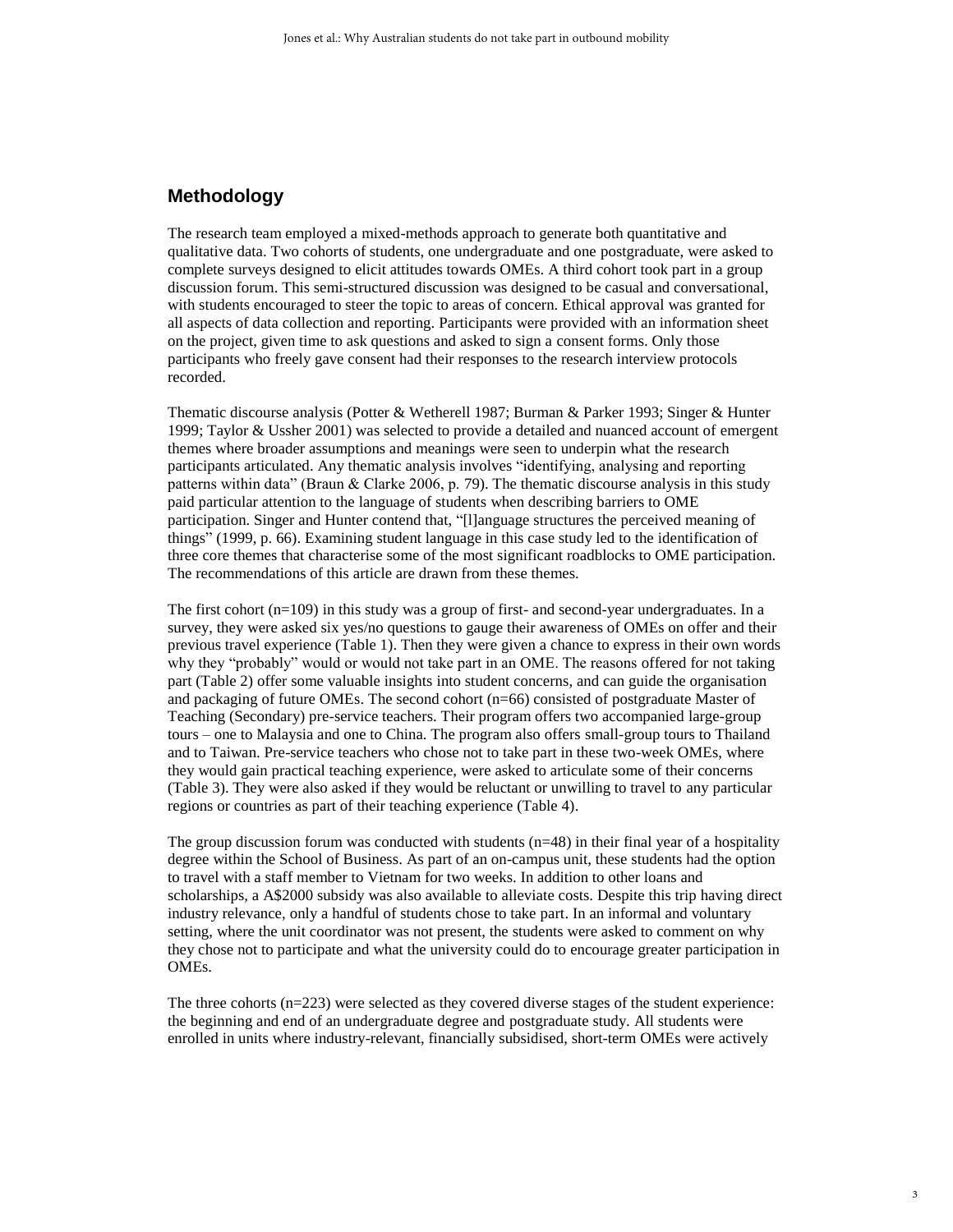marketed. The questions were designed to offer as full a picture as possible of students' concerns and priorities. Surveys were also designed to provide Western Sydney University and other universities with feedback that could guide design and promotion of future programs. The raw data and authentic student voices complement each other and indicate several key ways that participation rates can be increased. Student reasons for declining to take part can be categorised as concrete and pliable. While concrete reasons are non-malleable, a large proportion of students offered pliable reasons, legitimate concerns that a university can take active steps to address.

## **Quantitative data: student awareness and experience**

The term "outbound mobility experience" is now industry favoured, as it encompasses a broader range of activities than study abroad. Nevertheless, as illustrated in Table 1, the term is esoteric: 82% of students were unable to define "outbound mobility". One student added, that "OME sounds like dish washing powder". When asked if they are aware of specific OME opportunities at university, and if so to name them, the positive response increased to just over 30% (28 yes and 81 no). Of the 28 who claimed they were aware of an OME, 14 did not name a specific country. Responses were unclear and vague, including "Asia", "Africa", "Colombo plan", "studying abroad" and "somewhere in Europe". Unsurprisingly, given the low awareness level, less than 10% (10 yes, 99 no) reported that they would take part in an OME in 2016.

| Table 1. Student awareness and experience              |     |           |  |
|--------------------------------------------------------|-----|-----------|--|
| Question                                               | Yes | <b>No</b> |  |
| Can you define "outbound mobility"?                    | 20  | 89        |  |
| Are you aware of OME opportunities at University?      | 28  | 81        |  |
| Do you think you will probably go on an OME this year? | 10  | 99        |  |
| Have you previously travelled?                         | 75  | 34        |  |
| Have you travelled independently?                      | 58  | 51        |  |
| Do you have a current passport?                        | 79  | 30        |  |

Awareness is one key area where Western Sydney University – and indeed most universities – can improve. At present, the university promotes OMEs through the internal "Students Go Global" website, information sessions, short in-lecture testimonials and campus advertising. While these channels can all be effective ways of increasing awareness, the presentation of OME opportunities needs to be helpful and informative. Tour organisers are naturally enthusiastic about their programs, but a fragile line must be negotiated where the benefits are clearly outlined without students feeling as though they are missing out if they are not willing or able to participate. Further, it is incumbent on universities who prioritise a global outlook to develop alternative OME options, such as volunteering or other high-impact learning activities, to provide, as far as possible, an equivalent experience.

The low take-up rate of OMEs at university is in stark contrast with the students' willingness to travel. In the surveyed and interviewed cohorts, many students (69%) had previously travelled overseas, 53% had travelled independently before and 72% had a current passport. Respondents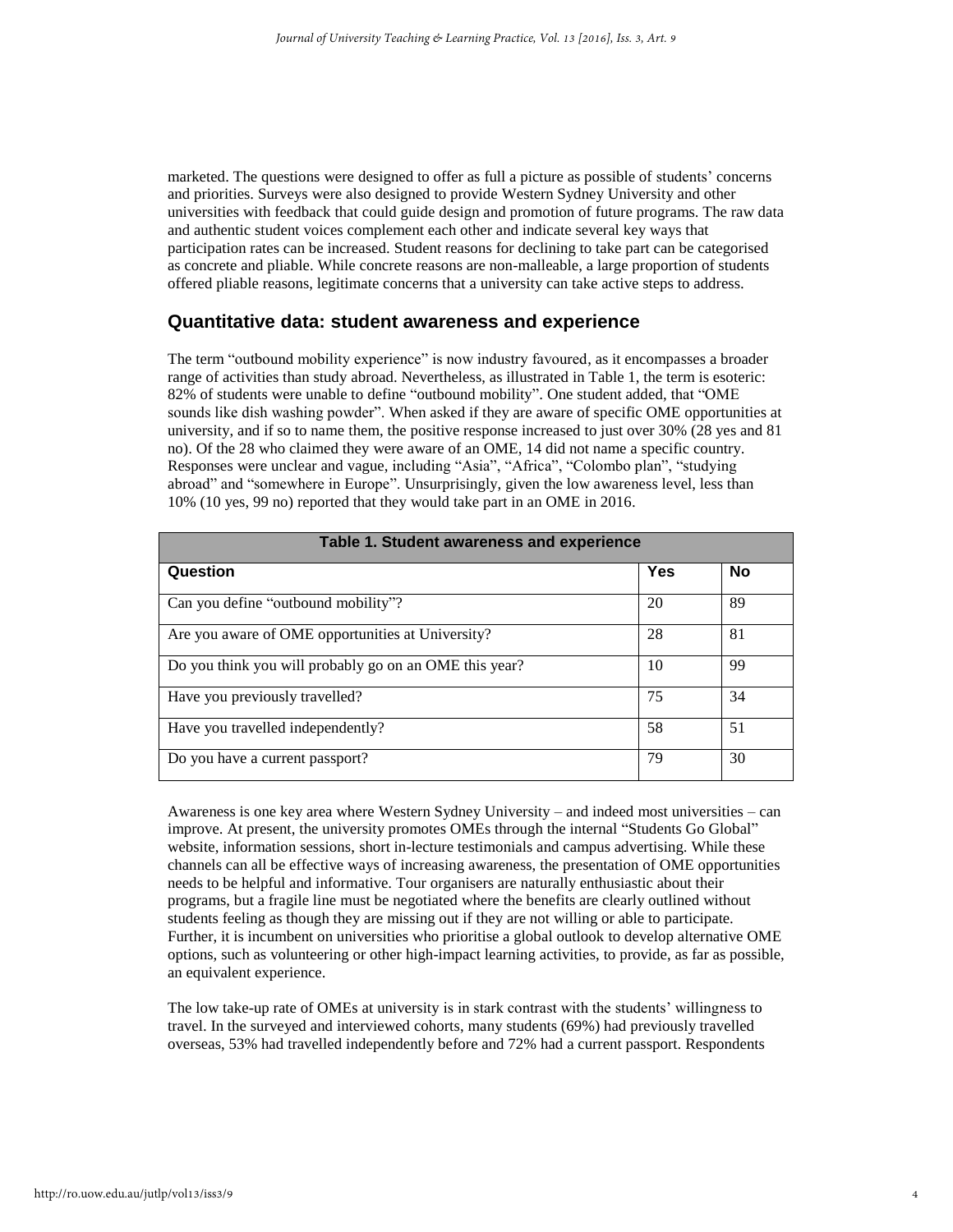had great diversity in terms of travel experience. Some students had visited over a dozen countries, while others had only been overseas once with their families. Nevertheless, most had a passport and had travelled, or were prepared to travel, internationally. A key issue to be reconciled, therefore, is why 79% are ready to travel overseas, but only 10% are prepared to travel on a university OME.

# **"Concrete" and "pliable" reasons for non-participation**

The undergraduate survey revealed 12 different reasons that students reported for not participating in OMEs (Table 2). Students could list multiple reasons, giving a combined total of 157 answers. In some cases an OME is simply not appropriate for a student; some have "concrete" reasons for choosing not to participate that are difficult to address. Family or partner commitments affected 27 of 109 students who indicated they would not take part in an OME. In many cases these students were parents or full-time carers, and spending even a short period of time away from home was simply not an option. A further 10 of 109 reported that their work commitments did not allow them to participate; one of the respondents cited a severe fear of flying. Concrete reasons are legitimate, and result in cases where the university would not want to pressure the student into taking part. Thus in 38 cases, the reason a student chose not to take part was an issue that the university, most likely, could do little to address. The remaining 119 cases, those with "pliable" reasons for not participating, offer insights into potential strategies to increase participation.

| Table 2. Students' reasons for non-participation        |               |  |
|---------------------------------------------------------|---------------|--|
| Reason                                                  | <b>Number</b> |  |
| Money                                                   | 36            |  |
| Family/partner/children                                 | 27            |  |
| Worried about living in a foreign country               | 19            |  |
| The process seems to complicated/not enough information | 19            |  |
| Simply not interested                                   | 11            |  |
| Don't have time                                         | 10            |  |
| Other plans to travel overseas                          | 10            |  |
| Work commitments                                        | 10            |  |
| Interfere with study                                    | 8             |  |
| Existing OME locations do not appeal                    | 3             |  |
| Religious reasons                                       | 3             |  |
| Fear of planes                                          | 1             |  |

The concern most commonly voiced by students was money, cited by 36 of 109 students. As one student said, they were simply "too busy working and surviving". An OME may well seem an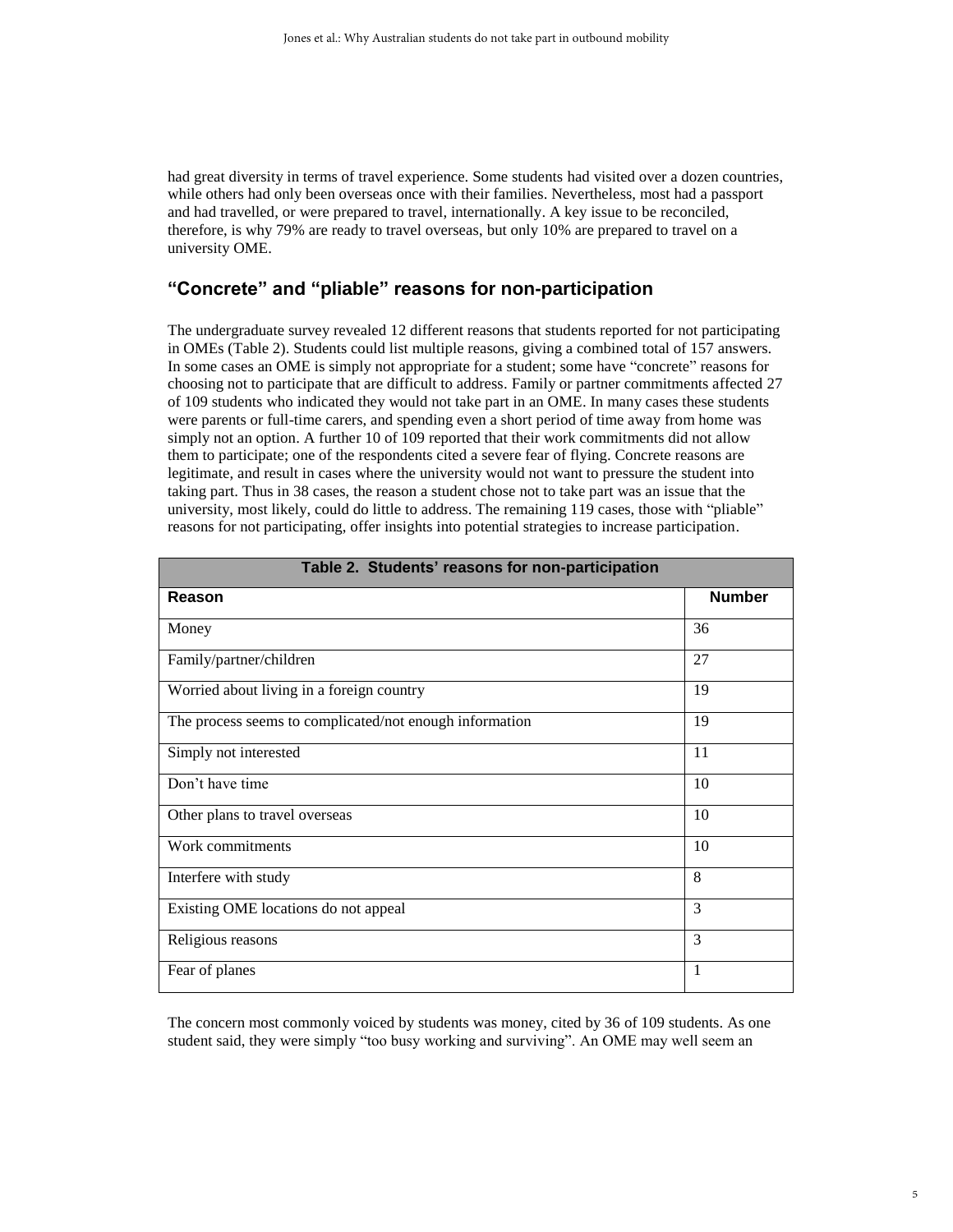unobtainable luxury to a struggling student. This perception raises issues both of communication and social justice. With the strategic goals of the Australian government, new finance options are open to university students to take part in an OME. Most Australian students are eligible for a government OS-Help loan (available to eligible students who want to take some of their study overseas). The loans range up to AUD\$6,362, repayment only commencing when the graduate's taxable income is over AUD\$53,345. A range of government scholarships also exists, especially for OMEs to Asia. Nonetheless, money is a major concern for students, and more could be done to promote the affordability of OMEs and also the value for money that OMEs represent.

Interestingly, the third and fourth most cited reasons correlate. Worries about living in a foreign country and a lack of information were expressed 19 times each. Especially for students who have not travelled independently before, the prospect of spending two weeks away from home may be daunting. For students with little or no travel experience, acts like negotiating an airport and finding their way around in a new city may be intimidating. Beyond that, students worried about potential travel-related problems. What if I get sick? Will I be safe? These concerns can be summarised as, "How much support will my home university give me while I am away?"

Eight students specifically highlighted a concern that an OME would interfere with their study. However, some of the 19 who listed "too complicated" as a barrier to participation were also apprehensive about how experience in a foreign country would fit into their degree program, and how overseas travel would affect their education more generally. Undergraduates in a three-year degree generally take part in an OME in their second year, most commonly in semester-long programs. To truly internationalise the tertiary landscape and encourage OME participation, the curriculum needs to be sufficiently flexible to make participation easy and accreditation more accessible. OMEs should not be seen as a distraction from study, but a valuable part of it that receives strong institutional support.

Although the reason was only cited by three students in the survey cohort, it is worth acknowledging that some students felt precluded from travel for religious reasons. One student simply noted "religious issues", while two others elaborated, mentioning that travel is "frowned upon for females (unmarried) in traditional cases". Religious obstacles are a sensitive issue, and universities must respect deeply held religious beliefs. Depending on the cultural makeup of the university, single-gender OMEs may be a viable alternative that could potentially increase the participation rate of students where particular religious beliefs or values must be taken into consideration. More generally, the level of supervision provided by staff members, especially on short-term OMEs, could allay fears.

# **The postgraduate experience**

The results of the postgraduate surveys (n=66) reflect that these students had concerns similar to those of the undergraduates. Again, money emerged as the primary concern (Tables 3 and 4). One noticeable change was that work commitment was the second most cited reason for postgraduates' reluctance to engage in OME (as opposed to equal sixth for undergraduates). At WSU, students often work concurrently with their degree to support themselves and, in many instances, their family. Postgraduates are less likely to be living with their parents, and may feel financial pressure more acutely. Being close to the end of their university trajectory, they often have internships or part-time positions in their desired careers. Consequently, a higher percentage of postgraduates are unwilling to jeopardise their employment situation by taking time off work for an OME. What does seem clear is that the top three reasons for not taking part link to form a powerful barrier.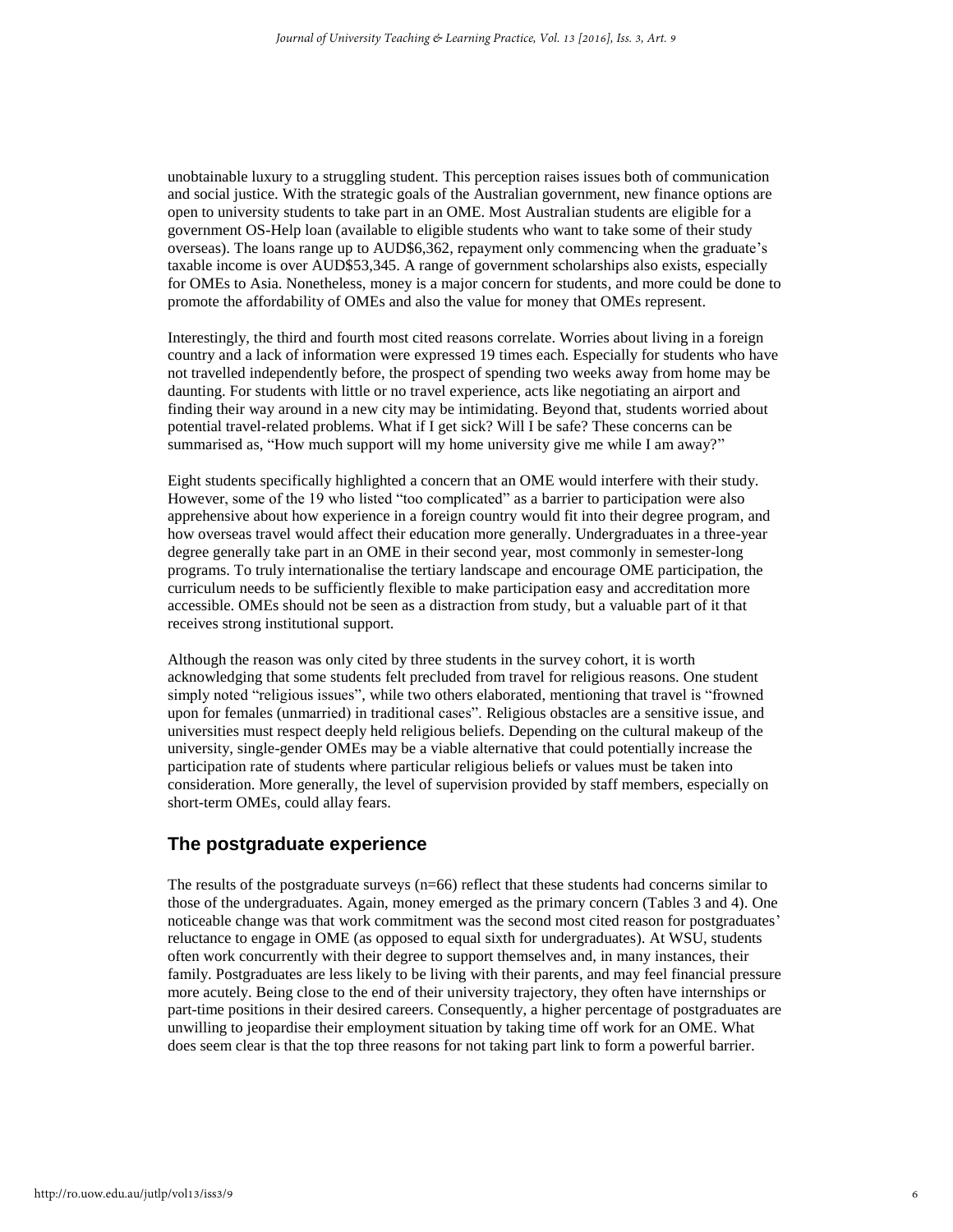This correlates with research undertaken by Bretag and van der Veen, who identified "cost, commitments (e.g. family, work, sports) and space within the curriculum" as the three chief reasons for non-participation.

| Table 3. Postgraduate experience and reasons for not participating |                |  |
|--------------------------------------------------------------------|----------------|--|
| Reason                                                             | <b>Number</b>  |  |
| Money                                                              | 30             |  |
| Work commitments                                                   | 17             |  |
| Family/partner/children                                            | 13             |  |
| Don't have time                                                    | 8              |  |
| No barrier to going                                                | 5              |  |
| Worried about living in a foreign country                          | $\mathfrak{D}$ |  |
| Health                                                             | $\overline{2}$ |  |
| Language                                                           | $\mathfrak{D}$ |  |
| Safety                                                             | $\overline{c}$ |  |
| Sporting commitments                                               |                |  |

Postgraduates often possess a greater awareness of world events than their undergraduate counterparts. To a large extent (slightly over 50% of the cohort surveyed), the pre-service teachers were not troubled about where they might go on an OME; however, they were clearly concerned about some areas of the world where conflict or civil unrest is ongoing. Postgraduate students were also concerned about language and cultural barriers. Asia was listed (5 of 66), behind the Middle East (9 of 66), as regions that students would not wish to visit, with two nations specifically named as "no go" areas. Given Australia's deep national interest in expanding its relationships within Asia and the bourgeoning opportunities for graduates to live and work overseas, addressing any perceived bias against OMEs in Asia is a high priority.

| Table 4. Postgraduate travel concerns |                |  |
|---------------------------------------|----------------|--|
| Places students are reluctant to go   | <b>Number</b>  |  |
| Nowhere                               | 35             |  |
| <b>Middle East</b>                    | 9              |  |
| Asia                                  | 5              |  |
| Africa                                | 4              |  |
| Third World counties                  | 3              |  |
| Anywhere dangerous                    | $\overline{c}$ |  |
| Anywhere non-English speaking         | $\mathfrak{D}$ |  |
| North Korea                           | 2              |  |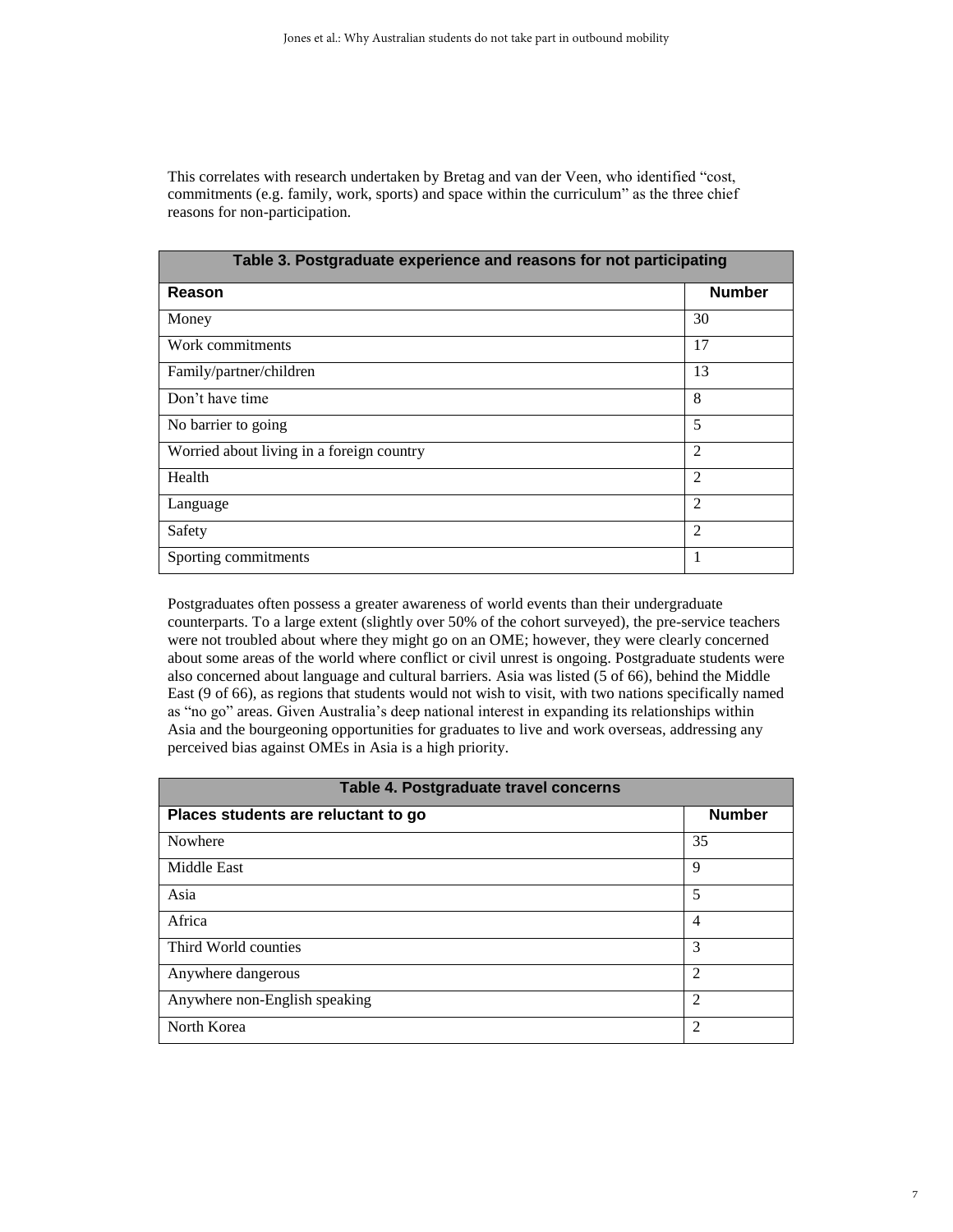| . |  |
|---|--|
|   |  |

# **Qualitative data: group discussion forum**

The group discussion forum was conducted with final year hospitality students who had the opportunity to take part in a short-term OME in Vietnam with direct industry relevance that included financial support of at least A\$2,000. Nevertheless, the majority chose not to participate. The comments support much of what the quantitative data suggests. Again, money was the most frequently cited issue, and was the first objection raised in the discussion. A pattern in student reception is that initial excitement turns to apathy when the costs are examined. As one student phrased it, "At first you're excited, then you look into it, and it's thousands of dollars, and we're students who don't have lots of money." She added, "The subsidy that is offered for this trip is good, but then we still have over A\$2,000 to pay, and if you have family you have to support, it's just not feasible." Another student suggested, "If you really want to increase [the numbers], have fully funded options."

When queried what they would do to increase the participation in OMEs, the students offered a variety of responses. One important theme was awareness and following up with students who show interest. One student suggested, "send more emails or advertise it more…[because]I forgot". Another agreed, stating, "I think students forget about it. I think people who really want to go, they will obviously remember, and they'll follow it up; however...other people will forget about it." Another said there should be more opportunities to "talk to people who have been on [a] trip". Greater use of social media was suggested, as well as more financial support. Students also responded to the importance of OMEs as career preparation rather than as a holiday. One student, who was from Vietnam, said he had no interest in returning as a holiday activity. He may have been persuaded to go, however, if the career benefits had been better explained. He suggested that "specific types of training" should be highlighted so that "instead of thinking [the OME] is a holiday, [it is seen] more as work experience".

Many students perceived OMEs as fun and exciting rather than as important learning journeys valued by employers. This perception may well speak to the way OMEs are advertised. As one student put it, "I didn't really know that it was educational." Another suggested that "listing the benefits so that students know what they will get out of the trip" would increase participation. The discussion suggested that far more needed to be done to explain both educational and professional benefits of taking part in an OME.

#### **Key themes 1. Build awareness**

The student cohorts offered a fascinating insight into how OMEs are perceived and the barriers that limit participation. Three major themes emerged from this research that can be applied both at WSU and at other universities. The first and crucial one is to build awareness. Both the quantitative data in the surveys and the themes raised in the discussion forum suggest a that students perceive a vagueness or ambiguity about OME options. Academics may feel that mentioning an OME once or twice combined with an email is ample communication; however, this pattern does not seem to be adequate. Students indicated that they looked for social media and related forms of marketing. Such marketing needs to emphasise the educational and life skills to be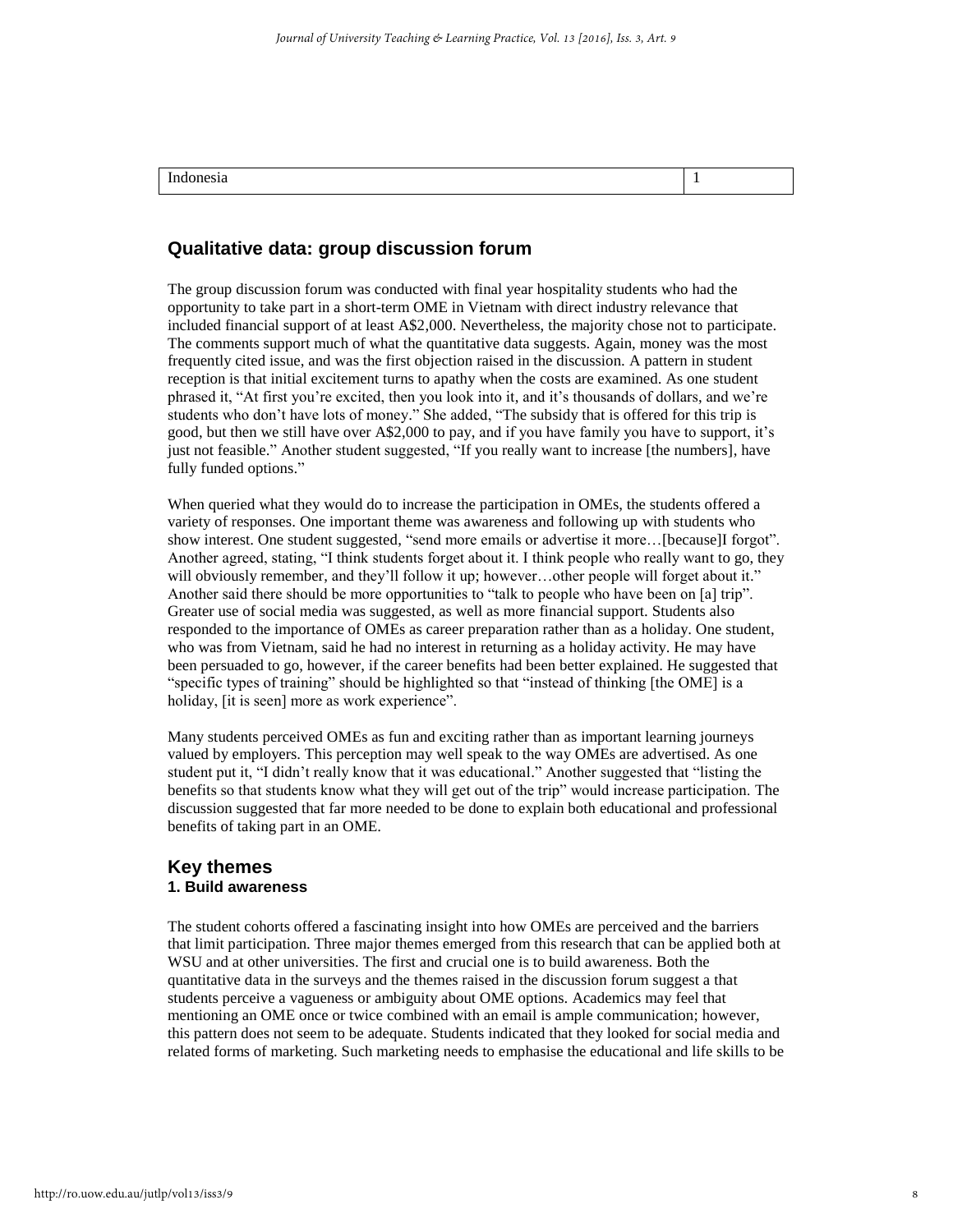gained from participating in the OME programs. The first cohort (first- and second-year undergraduates) had specific OMEs advertised in lectures, in tutorials, through email and on posters and fliers, yet nearly 70% stated they were unaware of any specific opportunities. Emails seem particularly ineffective, with one student noting, "If I see an email that's not from a lecturer, I'll skip it". The discussion forum suggested that face-to-face information sessions during class time were the most likely to get a response. One student commented that a 10-minute discussion forum had made her think more deeply about OMEs than any of the other strategies.

Class time is a precious commodity at university, and lecturers are often under intense pressure to convey a large amount of important content in a short period of time. At WSU, OME ambassadors are occasionally given two or three minutes to speak before an undergraduate lecture. Apart from being a short time to make a convincing case, they are often speaking while students are still finding their seats, and thus are competing against the noise and lack of attention before a lecture begins. The opportunity to speak is also at the discretion of the lecturer. Collectively, these factors send an unspoken message that OMEs are not important, but an extracurricular activity that may appeal to a small minority of students. A longer presentation in a tutorial setting where students are able to ask questions would have a greater impact. This, of course, is only possible if the university takes a holistic approach to internationalising the curriculum and student experience. Support would need to come from the Vice Chancellor, through to faculty heads, lecturers, and tutors. If all parties are united in the mission of increasing participation in OMEs, this priority will be reflected in the time and resources allocated to promote them.

For the postgraduate group, the first mention of OMEs (called Overseas Professional Experience or OPEP) is in the unit called Compulsory Course Commencement. A dedicated website explains to pre-service teachers that this opportunity is one of the ways to gain course credit. The tour options are offered between the main semesters as well as at the end of the year. Communicating information about opportunities is done by visits to lectures by academics whose dedicated role is to run OPEP and who have built long associations with the partner countries.

The discussion forum indicated that following up the initial surge of interest is vital. The data collected in the surveys indicate that a number of concrete and pliable reasons influence students who do not take part in OMEs. It takes time to address these issues, and a growing awareness will involve information sessions targeted at these concerns. Students need to be made aware not only that OMEs are available, but also what financial support is offered, what practical and emotional support the university provides once students are overseas, how safety concerns are addressed and how an OME benefits a student beyond being fun and exciting. Recruiting strategies need to include information about safety and accommodation as well as cultural highlights and natural scenic beauty. Effective dissemination strategies take dedication. Lecturers and tutors may be reluctant to give up class time for two or three short information and question sessions. For undergraduates, OME information may be offered on days and times when students are at university. In-class time is the most valuable, and students recognise that if this time is given to promote OMEs, they must be important.

#### **2. Highlight professional benefits**

The second major theme from this research concerns the professional relevance of OMEs in the Asian Century. The quantitative data indicated a strong willingness to travel overseas, which contrasted with the low OME participation rate. The specific benefits of taking part in a university trip, as opposed to traditional tourism, are often absent from the marketing narrative. While there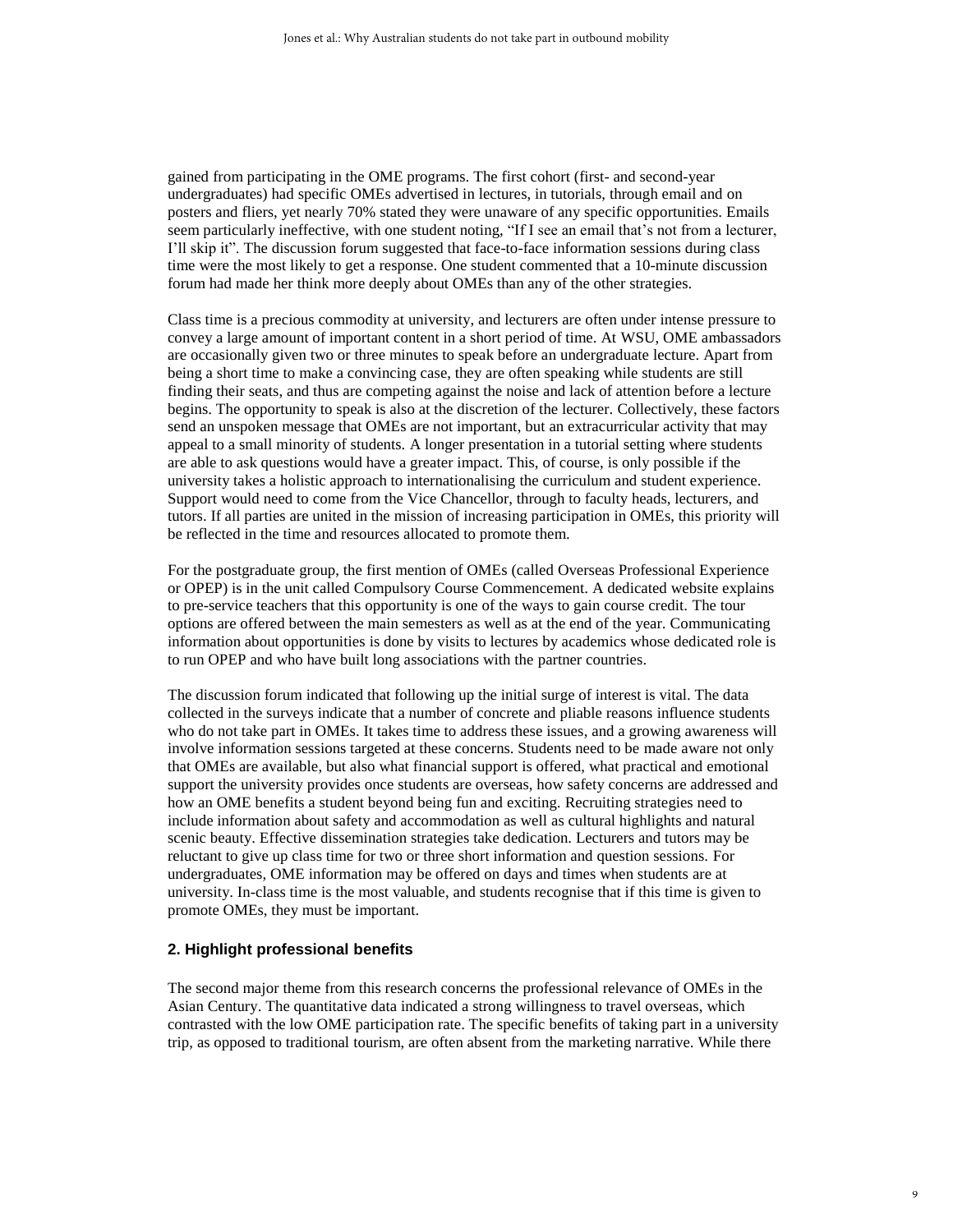is transformative potential in both academic and independent travel, there is substantial research to indicate that the former can provide a distinct career advantage (Harder et al. 2015; Di Pietro 2013; Matherly & Nolting 2007; Molony, Sowter & Potts 2011; Daly & Barker 2005; Erasmus 2014). Despite being a key selling point, this was not highlighted in student feedback in either the surveys or the discussion forum. The promotion of OMEs could be more effective in the context of a substantial discussion of the professional and even national benefits. In the United States, Congress established the Lincoln Commission in 2004 with the goal of seeing one million American students study abroad. The commission's 2005 report highlighted that increased participation in OMEs was a matter of national interest. The report stated:

To develop the leaders required for the future and the broad international understanding of the general citizenry, the United States must begin now to send many more students abroad for study.... Greater engagement of American undergraduates with the world around them is vital to the nation's wellbeing. (Lincoln Commission 2005, p. 4)

In Australia, consecutive governments since the late 1980s have endorsed the finding of the Garnaut Report (1989) and have attempted to increase familiarity with the cultures and languages of Asia.

Regional infrastructure, such as the Asia-Pacific Economic Cooperation (APEC), which first met in Canberra in 1989, has had some influence on resituating Australia. Free-trade agreements are now in place with Japan, Korea, Malaysia, Thailand, Singapore and the ASEAN bloc. What is often lacking, however, is people-to-people diplomacy. The Gillard government's White Paper on *Australia in the Asian Century* listed 25 goals for 2025. These included that "Australia will have deeper and broader people-to-people links with Asian nations", and that "Australia will have stronger, deeper and broader cultural links with Asian nations" (2012, pp.25-26). In 2013, the Abbott government reasserted an aim to have 40% of Australian students learn a foreign language, with an emphasis on Asian languages so "a more Asia literate country [would be] more able to play our part in the Asian Century" (2015).

The Asian Century presents both challenges and great opportunities. What is often missing from the OME conversation is that many Australian students may end up living and working in Asia after they graduate. The pre-service teachers who teach in Asia become aware of future employment opportunities for them there. This Asian literacy needs to be the case for all university students who undertake an OME in their degree. While OMEs have traditionally been marketed as an opportunity for fun or personal growth, research from the United States has suggested these marketing messages are ineffective, especially with men (who tend to take part in lower numbers). Drawing on the Open Doors 2014 report, journalist Ellie Bothwell (2015) suggested that "universities need to highlight the academic and career benefits of studying abroad rather than focus on 'life-changing experience' rhetoric if they want to increase take-up from male students" (para. 1). Cultural awareness and an ability to network and communicate effectively with people from diverse backgrounds are prized skills in a globalising marketplace. For Australian students, the professional as well as the personal benefits of taking part in an OME in an Asian country must be conveyed. One of the ways this might be done is through the creation of a video or photo collages, especially featuring students who can describe how their travel affected their skills or employability.

#### **3. Internationalisation through a travel culture**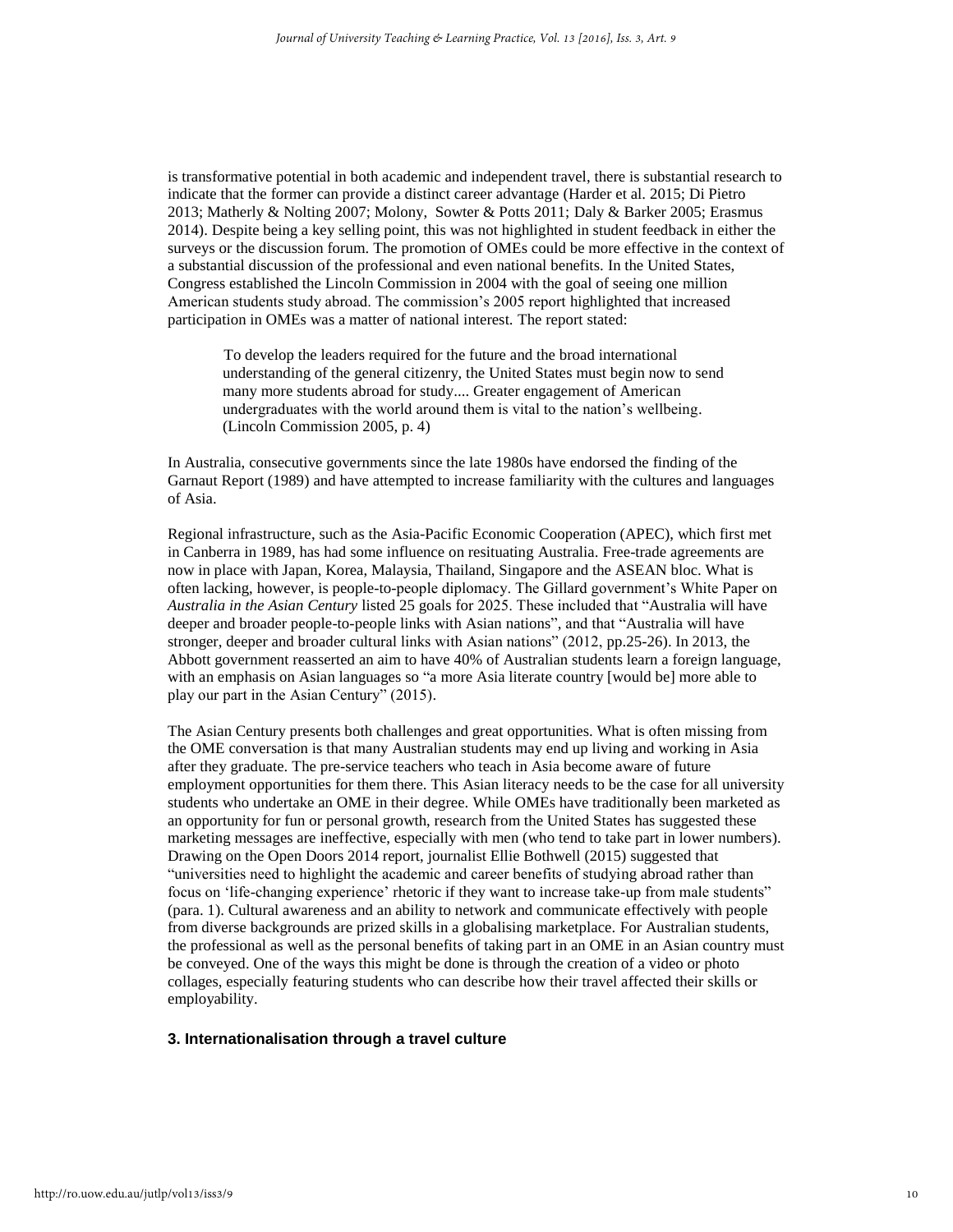Finally, to truly internationalise the tertiary teaching and learning landscape, a travel culture must be fostered in which OMEs are the norm rather than the exception. When first-year undergraduates attend their orientation lectures, they are asked to consider their major, unit selection and career aspirations, but are rarely asked, "What kind of OME will you take part in?" OMEs may be mentioned briefly, but they are often presented as optional extras to the university experience (as reflected in the current participation rates). This impression was reinforced in the discussion forum, where students indicated that OMEs are not something they talk about with their friends. However, in a context of diminishing employment opportunities for the "monolingual, monocultural graduate" (Green & Mertova 2009, p. 24) such informed discussion needs to occur. International skills and communication competencies are vital to what Douglas and Jones-Rikkers call "worldmindedness" (2001). "Worldmindedness" involves faculty heads working together with unit coordinators to design OMEs that fit easily into the academic calendar and maximise student involvement. Ideally, the question should be not *if* but *when* a student will spend time overseas as part of her or his degree.

Money was the most frequently cited concern for all cohorts, and clearly needs to be addressed. This correlates with research undertaken by Bretag and van der Veen, who identified "cost, commitments…and space within the curriculum" as the three chief reasons for non-participation (2015, p.2). Similarly, Forsey, Broomhall and Davis (2012) found that cost, along with leaving family and friends, were the main inhibitors. To this end, both the School of Business and the School of Education were successful in receiving New Colombo funding for 2016. A vital element in creating an OME travel culture is explaining how these trips are financially viable. Minimising the financial burden, and in some cases eliminating it altogether, can contribute to democratising OME participation and adhering to social-justice principles. WSU could also aim to provide both full and partial OME scholarships through corporate partnerships, alumni support and increased internal funding. These strategies can potentially offset the financial concerns voiced by many students.

Although finances are a legitimate concern, it should be remembered that the majority of students surveyed did hold a passport and have travel experience. In many cases, students expressed a reluctance to go on an OME precisely because they were saving to travel oversees independently. Financial objections are often raised, but must be understood in context. While in some cases overseas travel is financially out of reach, in many others it is a matter of preferring travel with friends or family to a university OME. The onus is on universities not only to limit costs but to highlight the unique benefits of an OME program and its considerable value for money. Together with financial support, OMEs must be seen as a central plank of professional learning. As the *Shifting Perceptions* report states, "the more tightly woven study abroad options are into the curriculum, the more likely students are to participate" (2014, p. 2). Students and parents are reluctant to invest time and money on activities that are not directly relevant to graduating. Integrating financially viable and industry-relevant OMEs into standard coursework will help to create an international travel culture.

## **Conclusion**

The data collected in the surveys and discussion forum indicate several barriers to student participation in OMEs. These include finances, family and work commitments, safety concerns and a failure to see the career value of the OME. Some objections to OME participation are concrete; however, the majority are pliable, and a large percentage of the student body could take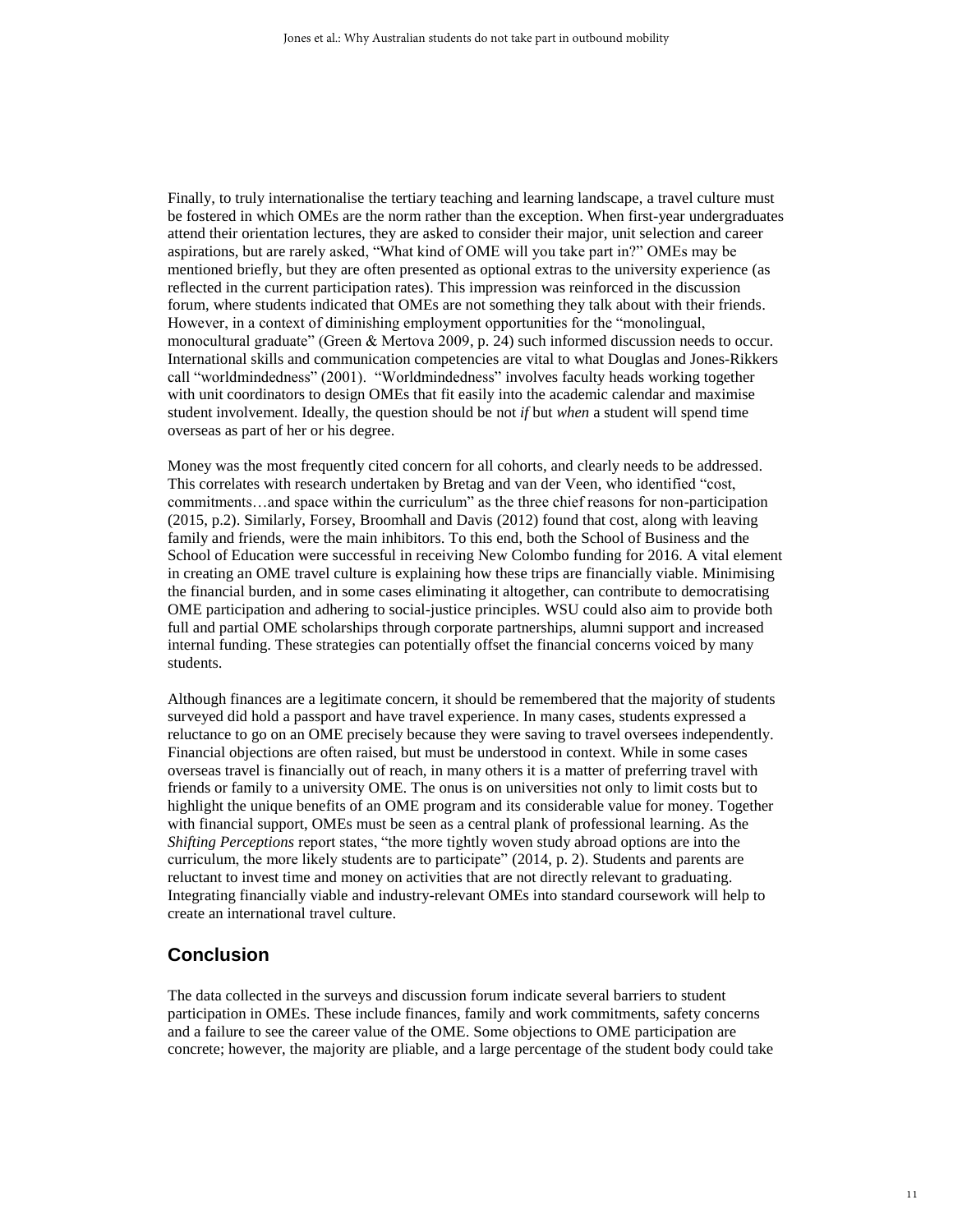part if their concerns were better addressed in promoting these international opportunities. To increase student participation, tertiary education needs targeted marketing campaigns to combat misconceptions and generate broad interest. The data also highlights a need to emphasise the professional and educational benefits of the trips, as well as the personal. This is an area where further research is required. The underrepresentation of males on OME trips may be better understood through further research into the marketing focus of mobility programs. Australian universities particularly need to explain the specific benefits of Asian OMEs and the career benefits of Asian literacy in the 21st century. Finally, an international travel culture must be fostered where OMEs are woven into the curriculum and overseas travel is students' expectation rather than the exception.

## **References**

Abbott, T 2015. Building an Indonesia-Australia relationship for the 21st century. *Prime Minister of Australia*. Viewed 9 February 2015 at https://www.pm.gov.au/media/2013-10-01/buildingindonesia-australia-relationship-21st-century.

Bothwell, E 2015. US men aren't interested in "life-changing" rhetoric of studying abroad. *Times Higher Education*, 2 July.

Braun, V & Clarke, V 2006. Using thematic analysis in psychology. *Qualitative Research in Psychology*, 3, pp. 77-101.

Bretag, T & van der Veen, R 2015 Pushing the boundaries: Participant motivation and selfreported benefits of short-term international study tours. *Innovations in Education and Teaching International*. doi: 10.1080/14703297.2015.1118397.

Buisson, S & Jensen, R 2009. *STRATÉGÉ – Study of Transparent recognition, Accreditation Tools and Experience in a Global Environment*. Project Report to ATN Universities, Australia.

Burman, E & Parker, I 1993. *Discourse analytic research: repertoires and readings of texts in action*. Routledge, London.

Capling, A 2008. Twenty years of Australia's engagement with Asia. *Pacific Review*, 21(5), pp. 601-622.

Central Queensland University 2015. *Outbound Student Mobility Procedures*, Central Queensland University, North Rockhampton.

Commonwealth of Australia 2012. *Australia in the Asian Century: White Paper*, Australian Government Publishing Service, Canberra.

Daly, A & Barker, M 2010. Australian universities' strategic goals of student exchange and participation rates in outbound exchange programmes. *Journal of Higher Education Policy and Management*, 32(4), pp. 333-342.

Daly, A & Barker, M 2005. Australian and New Zealand university students' participation in international exchange programs. *Journal of Studies in International Education*, 9(1), pp. 26-41.

Dessoff, A 2006. Who's not going abroad? *International Educator*, 15(2), March/April, pp. 20-27.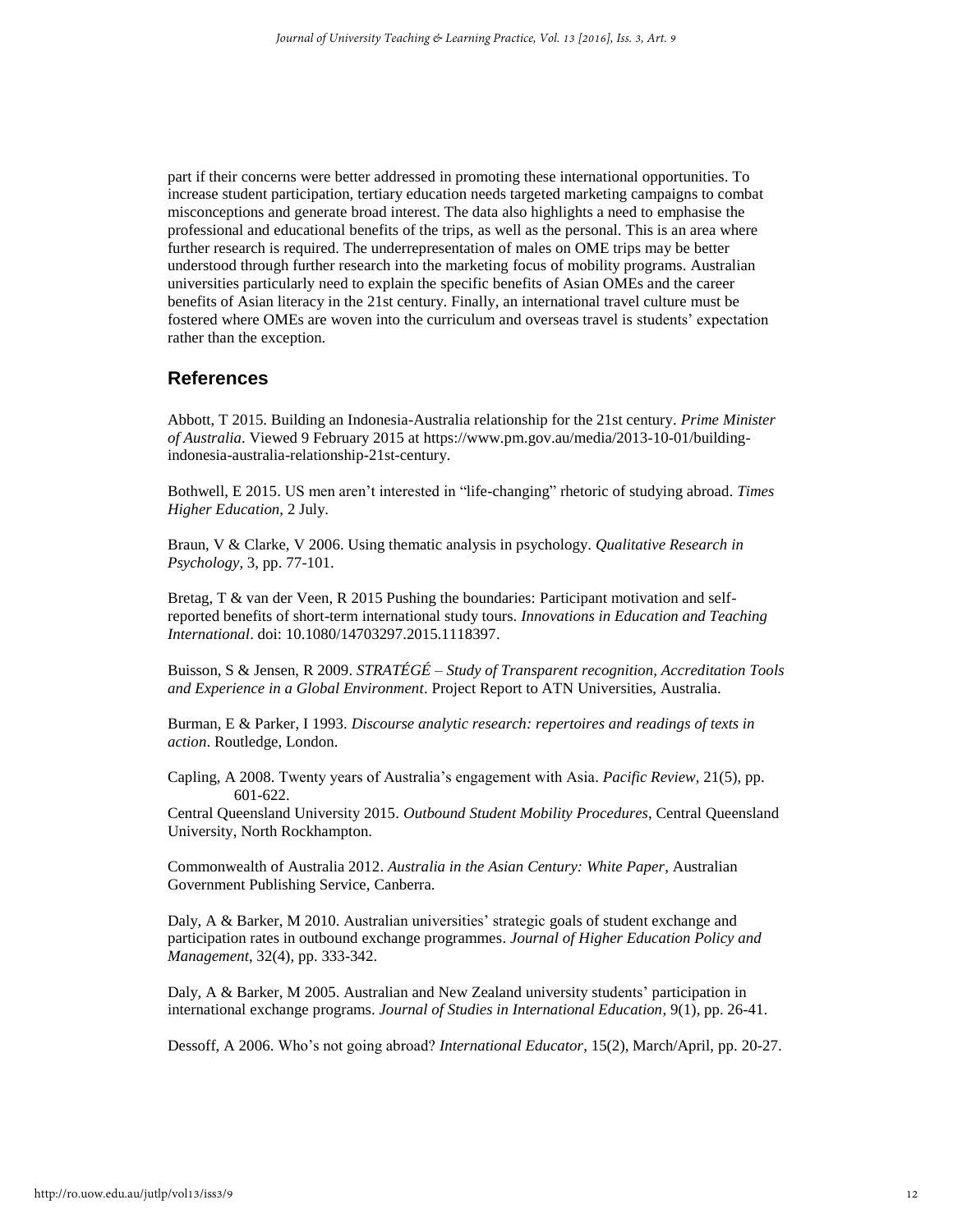Di Pietro, G 2013. Do study abroad programs enhance the employability of graduates? *IZA Discussion Paper No. 7675*, October.

Douglas, C & Jones-Rikkers, C G 2001. Study abroad programs and American student worldmindedness. *Journal of Teaching in International Business*, 13(1), pp. 55-66.

Downey, G, & Gray, T 2012. Blogging with the Facebook generation: Studying abroad with Gen Y. *Australian Association for Research in Education (NJ1)*.

Dwyer, M 2004. More is better: The impact of study abroad program duration. *Frontiers: The Interdisciplinary Journal of Study Abroad*, 10, pp. 151-163.

Epitome Abroad 2016. About This Project. *Epitome Abroad*. Viewed 14 March 2016 at http://www.epitomeabroad.com/#!about/cazy.

Erasmus 2014. *The Erasmus Impact Study: Effects of mobility on the skills and employability of students and the internationalisation of higher education institutions*. European Union, Luxembourg.

Evans, J, Finch, J, Toncar, M F & Reid, J S 2008. Student perceptions of and preferences for a short overseas study tour. *Contemporary Issues in Education Research*, 1(3), pp. 11-17.

Fantini, A E, Arias-Galicia, F & Guay, D 2001. *Globalization and 21st century competencies: Challenges for North American higher education* [Working Paper No. 11]. Consortium for North American Higher Education Collaboration. Viewed 13 March 2016 at https://www.conahec.org/Documents/WP/WP-11/WP-11\_en.pdf.

Forsey, M, Broomhall, S & Davis, J 2012. Overseas study broadening the mind? Australian student reflections on the experience of overseas study. *Journal of Studies in International Education*, 16, pp.128-139.

Garnaut, R 1989. *Australia and the Northeast Asian ascendancy: Report to the Prime Minister and the Minister for Foreign Affairs and Trade*. Australian Government Publishing Service, Canberra.

Gothard, J, Downey, G & Gray, T 2012. *Bringing the learning home: Programs to enhance study abroad outcomes in Australian universities*. Office of Learning and Teaching, Sydney.

Green, W, Gannawaya, D, Shepparda, K & Jamaranib, M 2015. What's in their baggage? The cultural and social capital of Australian students preparing to study abroad. *Higher Education Research & Development*, 34(3), pp. 513-526.

Green, W & Mertova, P 2009. *Internationalisation of teaching and learning at the University of Queensland: A report on current perceptions and practices*, University of Queensland, St Lucia.

Green, W & Mertova, P 2014. Enthusiasts, fence-sitters and sceptics: Faculty perspectives on study abroad in Australia and the Czech Republic. *Higher Education Research & Development*, 33(4), pp. 670-683.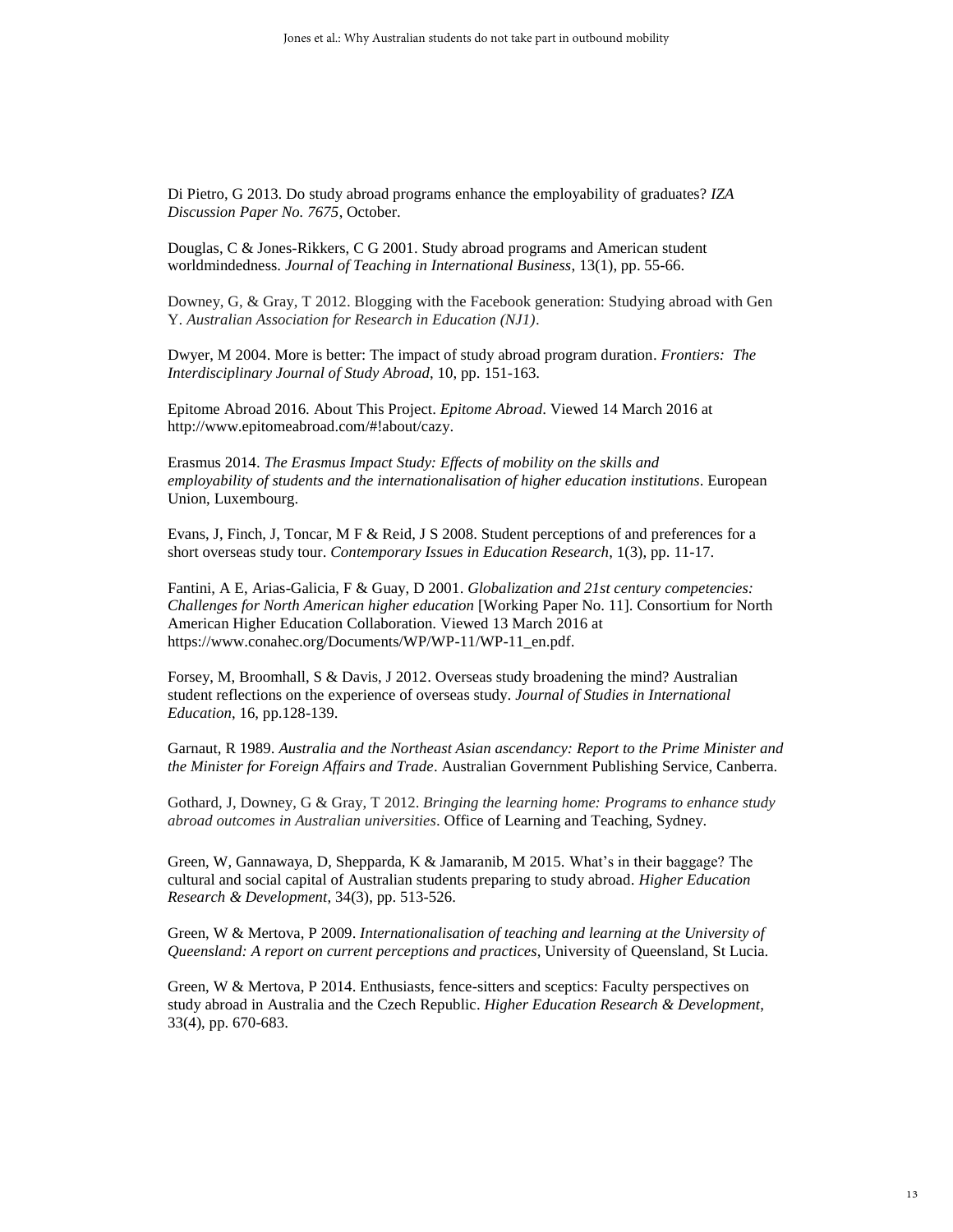Hall, T, Gray, T, Downey, G, Sheringham, C, Jones, B, Power, A & Truong, S 2016. Jafari and Transformation: A model to enhance short-term overseas study trips. *Frontiers: The Interdisciplinary Journal of Study Abroad*, 27, pp. 33-46.

Harder, A, Andenoro, T G, Roberts, N, Stedman, M, Newberry, M & Parker, S J 2015. Does study abroad increase employability? *NACTA Journal*, 59(1), pp. 41-48.

Institute of International Education 2014. *Open Doors 2014 Report on International Educational Exchange*, National Press Club, Washington, DC.

Kowarski, L 2010. Colleges Help Students to Translate the Benefits of Study Abroad. *Chronicle of Higher Education*, 22 July.

Lewis, T L & Niesenbaum, R A 2005. The Benefits of Short-Term Study Abroad. *Chronicle of Higher Education*, vol. 51, no. 39, B20.

Lincoln Commission 2005. *Global Competence and National Needs*. Commission on the Abraham Lincoln Study Abroad Fellowship Program, Washington, DC.

Matherly, C & Nolting, W 2007. Career benefits: Understanding & articulating the skills you gained abroad. *Abroad View*, 10(1).

Messer, D & Wolter, S C 2007. Are student exchange programs worth It? *Higher Education*, 54(5), pp. 647-663.

Molony, K, Sowter, B & Potts, D 2011. *QS Global Employer Survey Report 2011: How Employers Value an International Study Experience*. Quacquarelli Symonds, London.

Olsen, A 2013. Research agenda: Australian Universities International Directors' Forum. *Australian International Education Conference*, 9 October.

Paige, R M, Frya, G W, Stallmana, E M, Josića, J & Jona, J 2009. Study abroad for global engagement: The long-term impact of mobility experiences. *Intercultural Education*, 20(1), Special Issue: State of the art research on intercultural learning in study abroad, pp. 29-44.

Parsons, R L 2010. The effects of an internationalized university experience on domestic students in the United States and Australia. *Journal of Studies in International Education*, 14(4), pp. 313-334.

Potter, J & Wetherell, M 1987. *Discourse and social psychology: Beyond attitudes and belief*. Sage, London.

Preston, K 2012. *Recent Graduates Survey: The Impact of Studying Abroad on Recent College Graduates' Careers*. IES Abroad, Chicago.

Scharoun, L 2015. Short-term study tours as a driver for increasing domestic student mobility in order to generate global work-ready students and cultural exchange in Asia Pacific. *Perspectives: Policy and Practice in Higher Education*, 2 September.